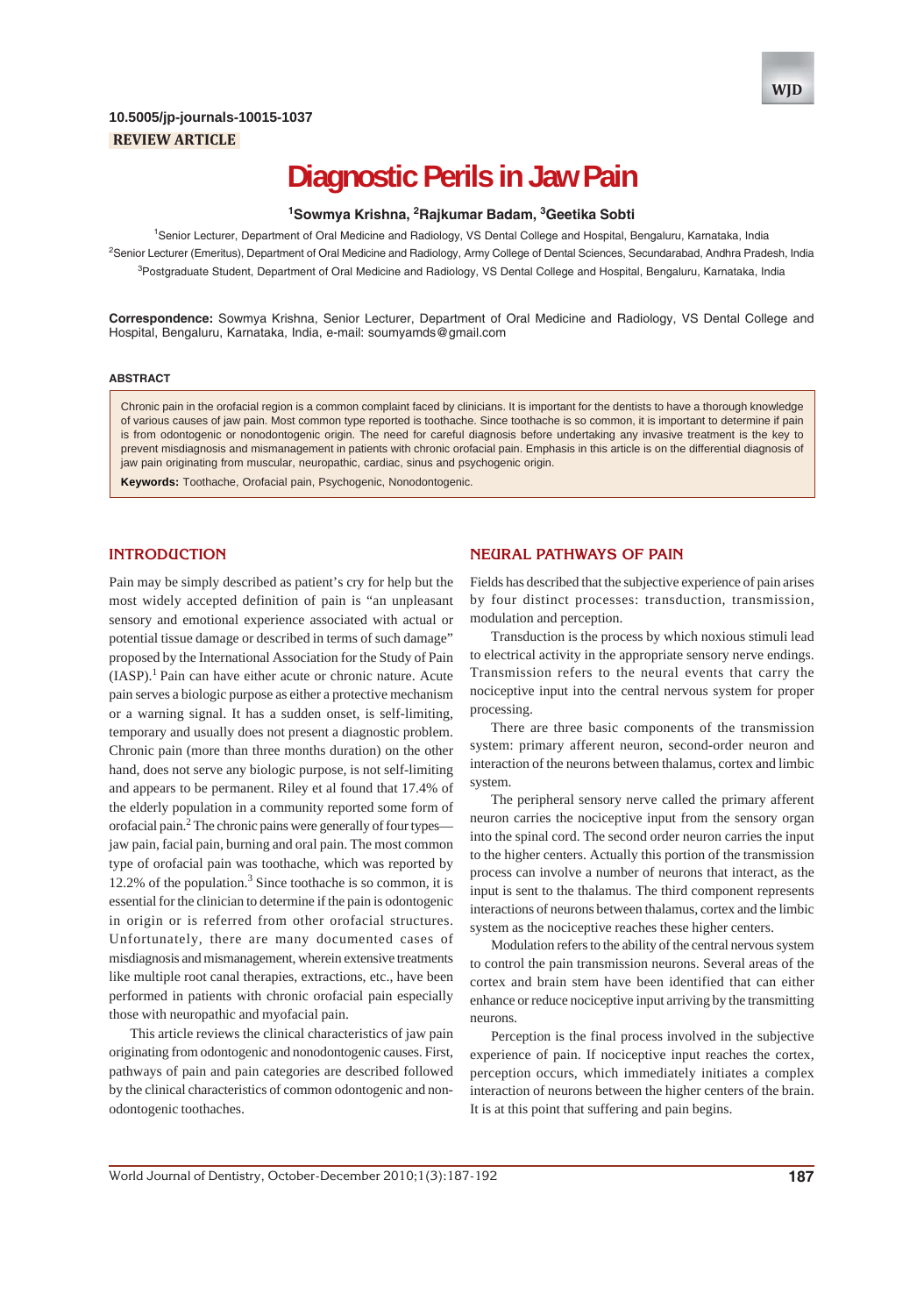#### **Sensory Receptors**

At the distal terminalis of afferent (sensory) nerves are the specialized sensory receptors that respond to physical or chemical stimuli. Once these receptors are adequately stimulated, an impulse is generated in the primary afferent neuron that is carried centrally into the CNS. Sensory receptors are specific for certain types of stimuli. They can be classified into three main groups, exteroceptors (provide information from the skin and mucosa), proprioceptors (provide information from the musculoskeletal structures) and interoceptors (transmit the impulses from the viscera of the body).

The first-order neurons are classified based on their varying thickness, larger A-fibers and smaller C-fibers. Pain is conducted by A-delta (fast) and C-fibers (slow).

Second-order neurons are of three types, which include low threshold mechanosensitive neurons, nociceptive specific neurons and wide dynamic range neurons.

#### **Neurotransmitters**

These play an important role in modulation of pain by excitatory and inhibitory effects.

- Excitatory neurotransmitters include acetylcholine, norepinephrine, glutamate, aspartate.
- Inhibitory neurotransmitters include gamma-aminobutyric acid, glycine, dopamine.

## **THE TRIGEMINAL SYSTEM**

In the periphery, the trigeminal nerve provides sensory input from the anterior part of the head including the extraoral structures. The sensory fibres are divided into A-beta mechanoreceptors and three types of nociceptors: A-delta fibers, C-polynodal nociceptors (C-PMNs) and silent or sleeping nociceptors.

The A-beta fibers that respond to light touch mechanostimulation, are large diameter, fast conducting and myelinated. The A-delta fibers are small in diameter, myelinated fast conducting fibres that respond to sharp, painful mechanical stimuli. Their output is in high frequency range that is perceived as painful. The C-PMNs are slow conducting, unmyelinated and respond to noxious mechanical, thermal and chemical stimuli. The silent nociceptors, recently discovered, are

mechanically insensitive. They become active when tissue is injured and add to the nociceptive input to the CNS.

The afferent impulses from all these fibers travel from the periphery through the trigeminal ganglion and trigeminal root, enter the pons and descend in the trigeminal nucleus.

The trigeminal nucleus is subdivided into three parts, the uppermost subnucleus oratus, the middle subnucleus interpolaris and the inferior subnucleus caudalis. Most of the pain fibers synapse in the subnucleus caudalis.

### **PAIN CATEGORIZATION**

*Somatic Pain*: It occurs in response to the stimulation of normal neural receptors.<sup>5</sup> Mechanical deformation through pressure, excessive heat, cold or chemical irritants can stimulate pain receptors (nociceptors) which then transmit impulses to the brain resulting in the perception of pain. The clinical characteristics of pain that originates in superficial structures are distinctly different from those of deep origin (Table 1).

*Neurogenous Pain:* It is caused by structural abnormalities within the neural components that innervate the affected area. This pain arises in the absence of any noxious stimulation.

- Pain is bright, spontaneous, unremitting, triggered, burning type and often accompanied by paresthesia along a distinct nerve distribution.
- Severity of pain is intense and referred pain is not present.
- Although the patient can easily locate the pain, the site of pain perception may not be its source.
- Accompanied by other neurologic symptoms.

*Psychogenic Pain*: It arises from psychic causes and is not elicited by stimulus or an abnormality within the neural system. It can manifest as *chronic facial pain syndrome*.

- Pain can be felt in many areas that change location during the disease process.
- An anatomic relationship between the pain source and the site of pain is absent.
- Its clinical behavior and response to treatment is often inconsistent, unexpected and nonphysiological.

## **PAIN OF DENTAL ORIGIN**

Pain of dental origin is usually inflammatory and arises from two tissues: pulp and periodontal structures. Pulpal pain and

| <b>Table 1:</b> Clinical characteristics of superficial and deep somatic pain                                                                                                                                                                              |                                                                                                                                                                                                                                                                                                                                                 |  |
|------------------------------------------------------------------------------------------------------------------------------------------------------------------------------------------------------------------------------------------------------------|-------------------------------------------------------------------------------------------------------------------------------------------------------------------------------------------------------------------------------------------------------------------------------------------------------------------------------------------------|--|
| Superficial somatic pain                                                                                                                                                                                                                                   | Deep somatic pain                                                                                                                                                                                                                                                                                                                               |  |
| Bright stimulating quality<br>Precisely located by the patient<br>Site of pain identifies the correct location of its source<br>Involved in acute pain<br>No secondary manifestations<br>Arrested by topical application of anesthesia at the site of pain | Dull, deep and depressing quality<br>$\bullet$<br>Arises from deeper body structures<br>$\bullet$<br>• Site of pain may not always indicate the true source of pain<br>Involved in chronic orofacial pain<br>$\bullet$<br>Exhibits secondary manisfestations like lacrimation, local<br>$\bullet$<br>edema or referred pain to other structures |  |
|                                                                                                                                                                                                                                                            |                                                                                                                                                                                                                                                                                                                                                 |  |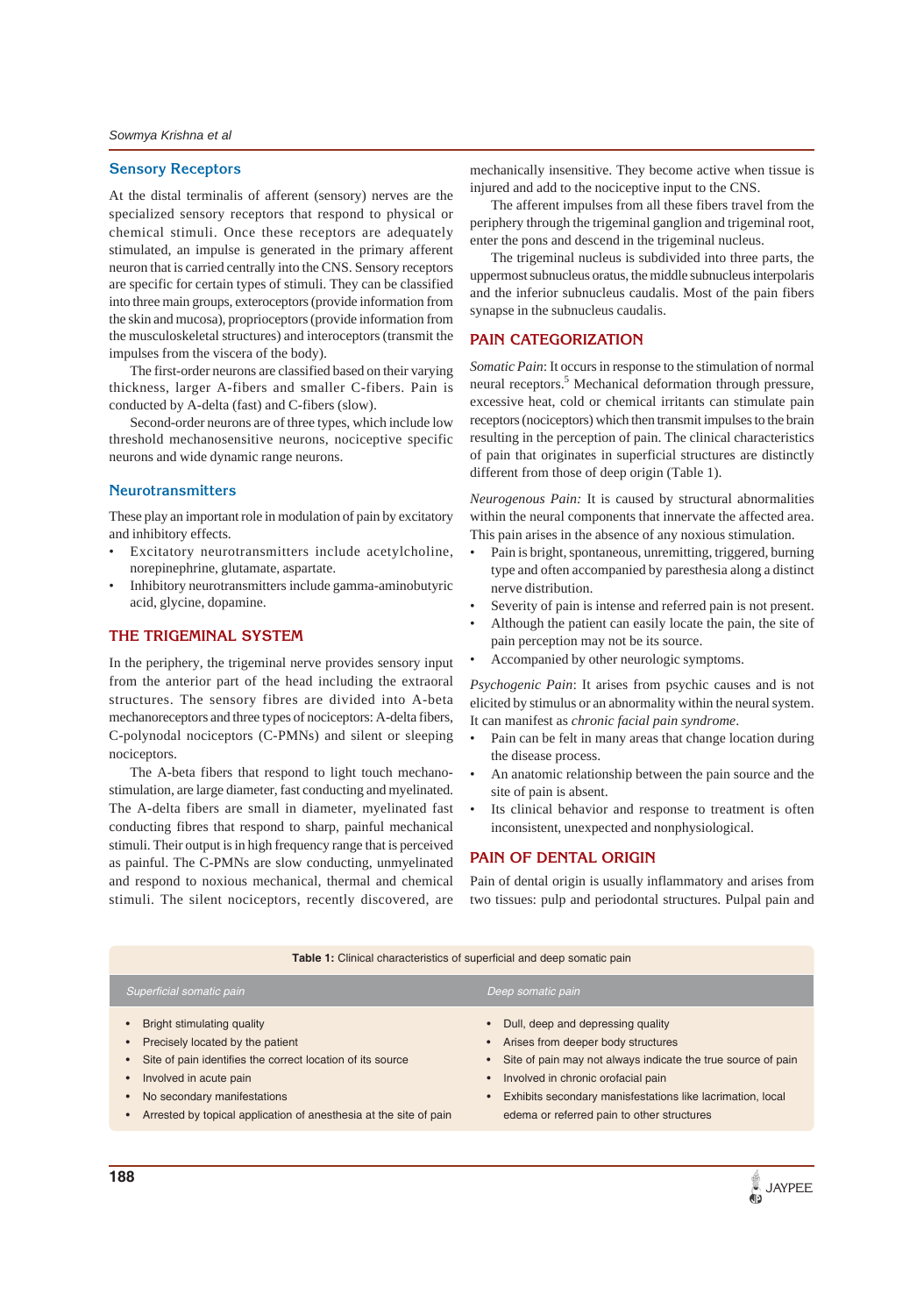

#### **Table 2:** Clinical differences between pulpal and periodontal pain

| Pulpal pain                                                                              |                                                                                                           | Periodontal pain                                                                    |
|------------------------------------------------------------------------------------------|-----------------------------------------------------------------------------------------------------------|-------------------------------------------------------------------------------------|
| Quality varies depending on the status of the pulpal tissues<br>(vital or nonvital)      | • Dull aching or throbbing<br>Presence of an identifiable periodontal condition (periodontal<br>$\bullet$ |                                                                                     |
| Presence of an identifiable cause (caries, fracture, restoration,<br>mechanism abrasion) |                                                                                                           | pocket, abscess)<br>• Discomfort often felt when biting pressure is released rather |

- Discomfort often felt when biting pressure is released rather than while it is sustained
- Precisely localized

# Poorly localized

time

#### **Table 3:** Travell and Simons referral pattern of trigger points in head and neck region

| <b>Muscle</b>                  | Referred area                                                                                               |
|--------------------------------|-------------------------------------------------------------------------------------------------------------|
| Masseter                       | Posterior maxillary teeth and jaw, posterior mandibular teeth and<br>$\qquad \qquad -$<br>jaw, ear and TMJ  |
| Temporalis                     | All maxillary anterior teeth and upper portion of the face; common<br>-<br>cause of headache complaint      |
| Medial pterygoid<br>$\bullet$  | Posterior part of the mouth, throat, TMJ and inferior auricular<br>-<br>area; common cause of 'sore throat' |
| Lateral pterygoid<br>$\bullet$ | TMJ and zygomatic area<br>-                                                                                 |
| <b>Anterior digastrics</b>     | Mandibular incisive area<br>$\qquad \qquad -$                                                               |
| Sternocleidomastoid            | Ear, postauricular area, entire face, head<br>$\qquad \qquad -$                                             |
| <b>Trapezius</b>               | Angle of mandible and temple                                                                                |

periodontal pain can be perceived differently because the sensory capabilities of the dental pulp are similar to other visceral tissues, therefore pulpal pain is similar to other musculoskeletal pains (Table 2).

Tends to get better or worse but rarely remains the same over

## **TOOTHACHES OF NONDENTAL ORIGIN**

Toothaches of nondental origin can be difficult to identify and puzzling for the dentist. Cardinal warning symptoms are as follows:5

- Spontaneous multiple toothaches
- Inadequate dental care for the pain
- Stimulating, burning, non-pulsatile toothaches
- Constant, unremitting, non-variable toothache
- Persistent, recurrent toothaches
- Failure of the toothache to respond to reasonable dental treatment.

Hence, the following differential diagnosis should be considered:

- Muscular toothache
- Neurovascular toothache
- Cardiac toothache
- Neuropathic toothache
- Sinus toothache
- Psychogenic toothache.

#### **Muscular Toothache (Toothache of Myofacial Origin)**

- Pain presents as nonpulsatile, constant aching deep pain which is not location specific.
- Not responsive to local provocation of the tooth.
- Pain occurs spontaneously or during functional movement of involved muscle.
- Presence of localized tender sites (trigger points) in the muscle can refer pain to distant sites.
- Treatment includes maintaining proper body posture, physical therapy (transcutaneous nerve stimulation (TENS), cryotherapy), spray and stretch, local anesthetic injection of the involved muscle and even low level laser.6
- NSAIDs continue to be popular among patients and in a recent study by Wolfe et al, NSAIDs were considered more effective than acetaminophen.<sup>7</sup> Other commonly used drugs include tramadol, tricyclic antidepressants such as amitriptyline, alpha-2 adrenergic agonists like clonidine and tizanidine. Botulinum toxin type A appears to be emerging as a promising but expensive new agent with efficacy in chronic myofascial pain<sup>8</sup> (Table 4).

## **Referral Pattern of Myofacial Pain in the Jaw/Orofacial Region**

Tooth pain is referral of pain from muscles of mastication and cervical muscles. Two most common pain referral patterns from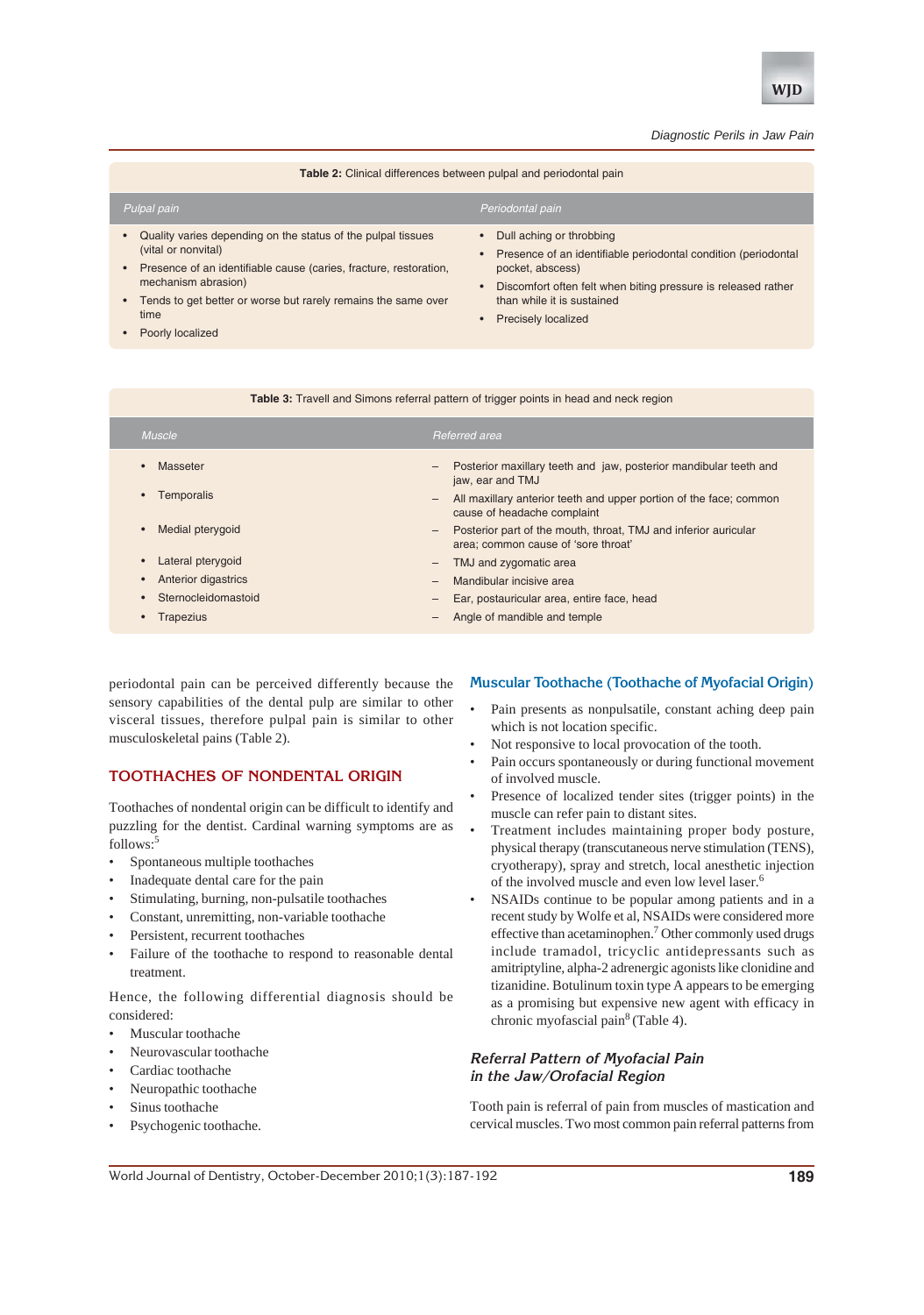| <b>Table 4:</b> Summarised management of different types of toothaches of nondental origin |                                                                                                                                                                                       |  |  |  |
|--------------------------------------------------------------------------------------------|---------------------------------------------------------------------------------------------------------------------------------------------------------------------------------------|--|--|--|
| <b>Muscle</b>                                                                              | Referred area                                                                                                                                                                         |  |  |  |
| Muscular toothache                                                                         | Physical therapy (TENS, cryotherapy), local anesthetic injection,<br>$\qquad \qquad -$<br>low level laser, NSAID's, opioids (tramadol), tricyclic<br>antidepressants, botulinum toxin |  |  |  |
| Neurovascular toothache                                                                    | 5-Hydroxytryptamine (sumitriptan, zolmitriptan), ergot alkaloids<br>$\overline{\phantom{m}}$<br>(ergotamine, hydroergotamine), NSAID's                                                |  |  |  |
| Cardiac toothache                                                                          | Nitroglycerine<br>$\qquad \qquad -$                                                                                                                                                   |  |  |  |
| Neuropathic toothache                                                                      | Tricyclic antidepressants, carbamazepine, gabapentin, pregabalin,<br>-<br>topiramate, topical medication (containing carbamazepine, lidocaine,<br>ketoprofen, ketamine, gabapentin)   |  |  |  |
| Sinus toothache                                                                            | Antibiotics, topical & oral $\alpha$ -adrenergic decongestants, nasal<br>$\qquad \qquad -$<br>corticosteroid spray, saline, mucolytics & expectorants                                 |  |  |  |
| Psychogenic toothache                                                                      | <b>Tricyclic antidepressants</b><br>-                                                                                                                                                 |  |  |  |

muscles of mastication are masseter and temporalis pain referral pattern and from cervical muscles are mainly from sternocleidomastoid and trapezius muscle.<sup>9</sup>

Myofacial trigger point is hyperirritable locus within a taut band of skeletal muscle or in its associated fascia or tendon.<sup>10</sup> A significant relationship between temporamandibular joint (TMJ) pain and muscle tenderness in the orofacial region has been demonstrated. This can be attributed to the convergence patterns of afferent information from the TMJ and the masseter muscle in the trigeminal subnucleus caudalis in response to natural stimulation in anesthetized rats.11

A trigger point in the muscles can refer pain to teeth or jaw. The phenomenon of referred pain involves the trigeminocervical complex in the central nervous system (CNS). The CNS receives afferent input from the cervical region (C1, C2) and the areas supplied by trigeminal nerve (V1, V2, V3), i.e. the muscles of mastication. The secondary neurons which are in close proximity anatomically may cause nociceptive afferent input from one region to become misinterpreted in the cortex as coming from another region.

Travell and Simons have mapped referral patterns of trigger points<sup>12</sup> in the head and neck region referred to the teeth and jaw (Table 3).

#### **Neurovascular Toothache**

Traditionally referred as vascular pains but recently it has been suggested the cause to be both neurologic and vascular, thus termed as neurovascular.

- Spontaneous, variable, pulsatile and throbbing with periods of remission and exacerbations over months or years.
- Absence of adequate of dental cause.
- Pain is usually felt in maxillary canine and premolar.
- Over the time, pain complaint may spread to involve wider areas of the face, neck or shoulder and may evoke muscle pain and restricted movement.
- Pain may respond to ergotamine tartarate.
- Recurrence is characteristic of neurovascular pains. Episodes of pain may possess a temporal behavior appearing at similar times during the day, week or month.

Most common neurovascular pain is migraine.

Migraine pain can be referred to the teeth.<sup>13</sup> Generally, toothache occurs in conjunction with migraine with or without aura or cluster headache. Toothache subsides when the headache symptoms subside. <sup>4</sup>Some migraine variants can occur called migrainous neuralgia, which can produce localized tooth pain without headache complaint posing diagnostic challenges.

Temporal arteritis is a systemic inflammatory disorder that often involves the extracranial carotid circulation. The temporal artery appears tortuous, tender and enlarged. It is rare in less than 50 years and mean age of onset is 70 years.14 Symptoms include unilateral headache and intermittent claudication (fatigue or pain on function) in the muscles of the jaw.<sup>15</sup> One serious complication is complete or partial loss of vision. Erythrocyte sedimentation rate or C-reactive protein may be elevated.

- Management involves the use of NSAID's, triptans (sumitriptan, zolmitriptan, etc.), ergot alkaloids (ergotamine, hydroergotamine).
- The first combination product of a 5-HT receptor agonist (i.e. sumatriptan) and an NSAID (i.e. naproxen sodium) Treximet was approved by the US Food and Drug Administration in April 2008. Efficacy was demonstrated in two randomized, double-blind, multicenter, parallelgroup trials comparing the combination product to placebo and each individual active component (i.e. sumatriptan and naproxen sodium). The percentage of patients remaining pain free without the use of other medications through 24 hours postdose was significantly greater  $(p < 0.01)$  among patients receiving a single dose of Treximet (25 and 23%) compared with placebo (8 and 7%) or either sumatriptan (16 and 14%) or naproxen sodium (10%) alone<sup>16</sup> (See Table 4).

## **Cardiac Toothache**

Cardiac distress may sometimes manifest solely as jaw pain or tooth pain. Lack of adequate dental cause for the pain complaint should always be an alerting sign for the dentist.

• Jaw pain or tooth pain is cyclic.

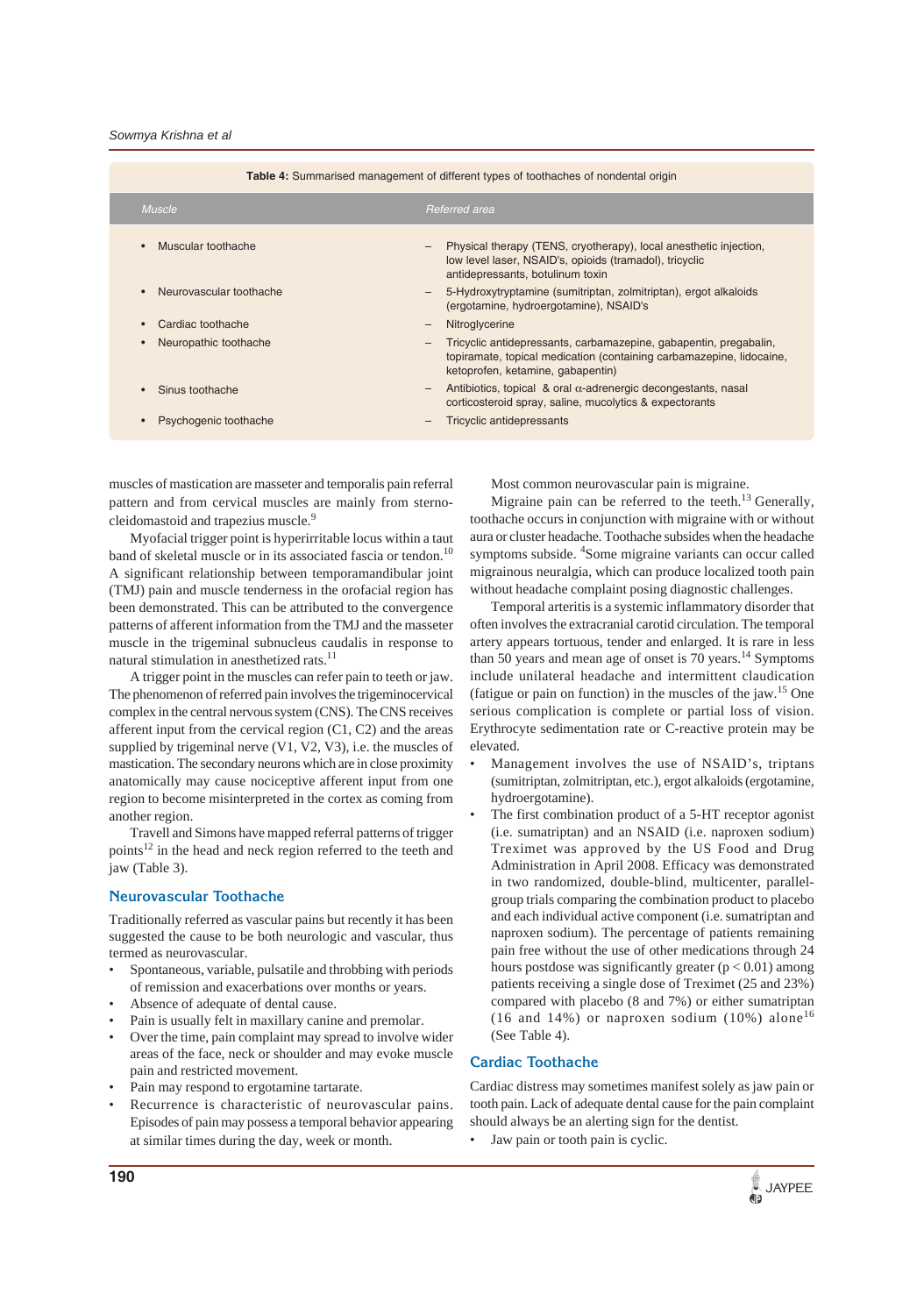

- The toothache is increased with physical exertion.
- Failure of analgesic block to arrest the pain completely is confirming evidence that pain is not from dental origin.
- Sometimes toothache or jaw pain is associated with chest pain and decreased with nitroglycerine tablet (See Table 4).

## **Neuropathic Toothache**

It can radiate to tooth as a result of abnormality within the neural structures. Neuropathic pains may either be episodic (paroxysmal) or continuous.

- Episodic neuropathic toothache (trigeminal neuralgia)
	- Unilateral, sudden, sharp, severe, shock-like (paroxysmal) spontaneous pain felt in a tooth or in the jaw that lasts for seconds to minutes and then disappears.
	- Pain is consistent with trigeminal neuralgia and is likely to be a variant.
	- Provoked by a trigger.
	- Local anesthetic at the trigger zone will reduce the pain.
	- Lack of dental pathology to explain the pain.
	- A number of drugs have been used systemically based on randomized clinical trials, such as baclofen, carbamazepine, dextramethorphan, lamotrigine, pimozide, proparcaine, tizanidine, tocainide and topiramate. Based on the evidence, carbamazepine remains the drug of choice. In refractory cases, gabapentin is probably the most promising drug. In recalcitrant cases pregabalin, topiramate or older anticonvulsants (phenytoin) have been tried successfully.<sup>17</sup> Topical medications can provide rapid pain relief either alone or in combination with systemic medication. The topical medication can be formulated from a pharmacy to contain carbamazepine 4%, lidocaine 1%, ketoprofen 4%, ketamine 4%, gabapentin  $4\%$ <sup>18</sup> (See Table 4).
- Continuous neuropathic pain (atypical odontalgia, posttraumatic neuropathy, postherpetic neuralgia).<sup>17</sup>
	- Constant pain persisting for more than 4 months.
	- Dull aching continuous pain located in a clinically and radiologically normal tooth, gingiva or extraction site and unrelieved by extensive dental treatment.<sup>19</sup>
	- Most common area affected is maxillary premolar or molar region affecting all ages except children with a preponderance among women in their 40s.<sup>20</sup>
	- Local provocation of the tooth or surrounding tissues does not alter the pain.
	- Accompanied by depression and responds in most cases to antidepressant therapy.21 Based on various trials, the best treatment options are tricyclic antidepressants (TCA), gabapentin, pregabalin, opioids, topical capciacin and topical lidocaine patches.<sup>22</sup>
	- Neuropathic signs, such as allodynia and hyperalgesia are common and suggest a neuropathic origin of this pain.23 A case-control study on somatosensory abnormalities in atypical odontalgia demonstrated

significant abnormalities in intraoral somatosensory function, which reflects both peripheral and central sensitization in this pain condition.<sup>24</sup>

- Local anesthesia has no impact.
- Gabapentin or TCAs are the drug of choice to treat AO or painful traumatic neuropathies.25

## **Sinus Toothache**

Pain arising from the sinus as a result of inflammation or infection is referred throughout the maxilla and maxillary teeth. Any history of upper respiratory infection and nasal congestion should arise suspicion of a sinus toothache.

- Pain perceived in multiple teeth rather than a single tooth in the maxillary arch.
- Dull, constant aching pain.
- Pressure below the eyes.
- Tenderness with palpation over the involved sinus.
- Local anesthesia does not eliminate the pain.
- Toothache is increased with lowering the head.
- Diagnosis is confirmed by appropriate imaging studies.
- Relief has been seen with the use of antibiotics, topical (oxymetazoline, phenyepherine) and oral α-adrenergic decongestants (pseudoephedrine), nasal corticosteroid spray, saline, mucolytics and expectorants (guaifenesin, potassium iodine, iodinated glycerol, propylene glycerol) (See Table 4).

## **Psychogenic Toothache (Somatoform Pain Disorder)**

Somatoform pain disorders felt in the teeth are characterized as:

- Pain in multiple teeth with frequent change in character and location.
- No identifiable cause.
- Chronic pain pattern.
- Lack of response to reasonable dental treatment; responds to antidepressant therapy (See Table 4).
- Increased pain with emotional stress. Psychological causes like anxiety, depression, health anxiety and other somatic symptoms were significantly associated with new onset of chronic orofacial pain.26 Depression plays a very important role in women with chronic pain syndrome because it increases pain-perception threshold. 27

## **CONCLUSION**

Sir William Oslers maxim should always be remembered "What you don't know, you won't diagnose".

Jaw pain can be difficult to diagnose and dentists are more likely to encounter these complex cases in their practices. Misdiagnosis of jaw pain can lead to unnecessary dental treatment. Unfortunately, dentists consider the nonodontogenic cause of pain only after the failure of invasive treatment.Thus, the most important concept for the clinicians to remember when diagnosing pain is to "Listen Carefully and Consider All Possibilities".